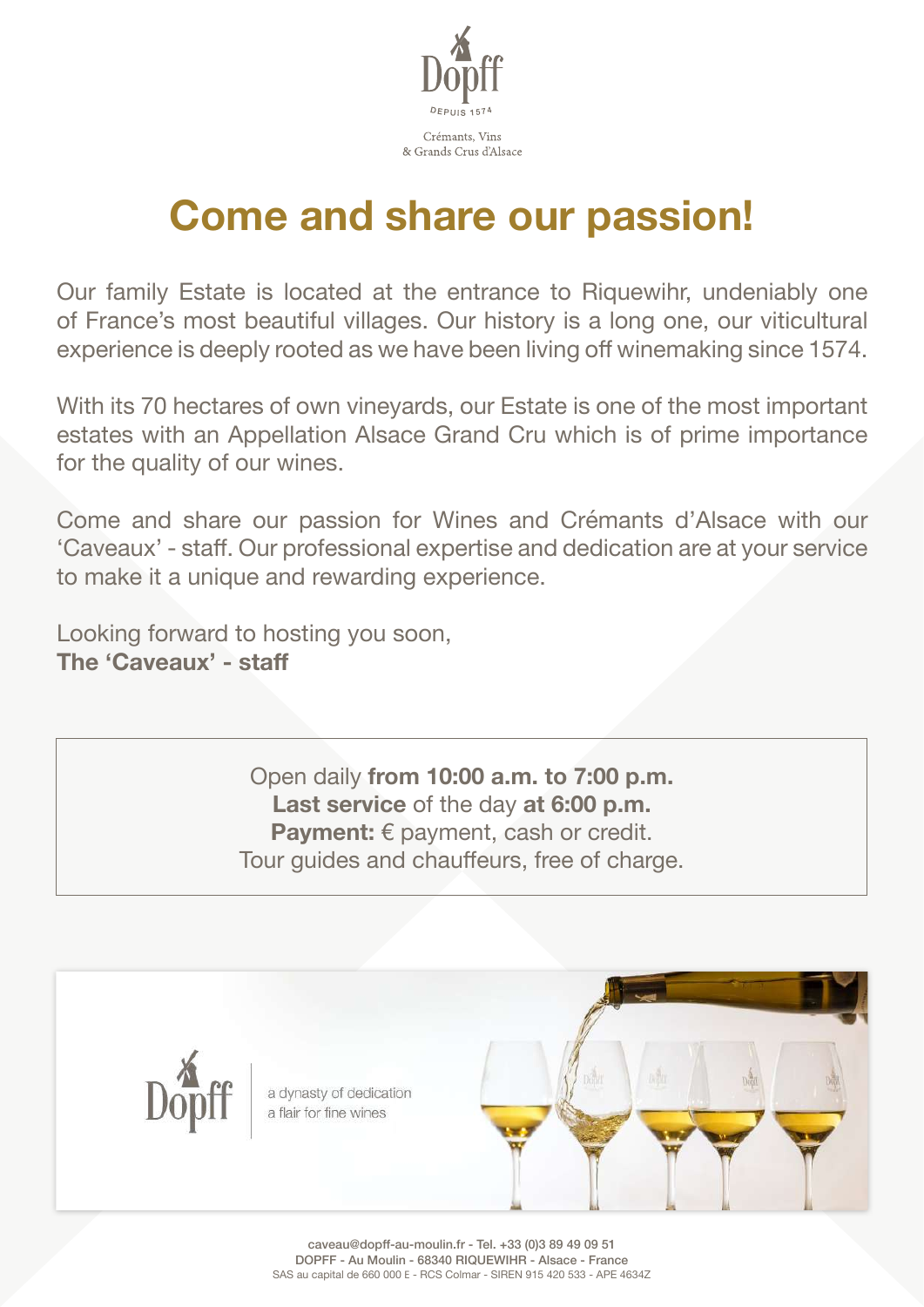

# **Wine tasting Group tasting options 2022**

# **Traditional**

## **(1 Crémant and 3 wines)**

- Crémant Cuvée Julien Brut
- Riesling 'Domaine Familial'
- Pinot Gris 'Domaine Familial'
- Gewurztraminer 'Domaine Familial'

## **Generous (2 Crémants and 4 wines)**

- Crémant Blanc de Noirs Brut
- Crémant BIO 'Brut Nature'
- Riesling Grand Cru Schoenenbourg
- Pinot Gris Grand Cru Schoenenbourg
- Gewurztraminer Grand Cru Sporen
- Gewurztraminer Vendanges Tardives

## **Prestigious (3 Crémants and 5 wines)**

### • Crémant Cuvée Julien Brut

- Crémant Chardonnay
- Crémant Bartholdi
- Riesling Grand Cru Schoenenbourg
- Riesling Grand Cru Schoenenbourg Vieilles Vignes
- Pinot Gris Grand Cru Schoenenbourg

Nobles

• Gewurztraminer Grand Cru Sporen • Gewurztraminer Sélection de Grains







**8 € / person 12 € / person 16 € / person**

## **Useful to know:**

**Introduction:** corporate movie presentation or short visit of the vineyard or visit of the cellar. Right at the entrance to the village, close to the roundabout, free private parking at your disposal. Air-conditioned or private room on request; crackers served during the wine tasting. **Groups:** maximum 55 persons.

(Please, keep in mind that during harvesting and fermentation periods our cellars are not open for visits.)

## **Optional:**

- 1 slice of Kougelhopf for **1,60€ per person.**
- Bretzel for **2,00€ per person.**
- 2 portions of cheese with bread for **7,00€ per person.**
- Local Duck Foie Gras with toasts for **10,00€ per person.**
- As souvenir: your tasting glass for **1,50€ per person.**